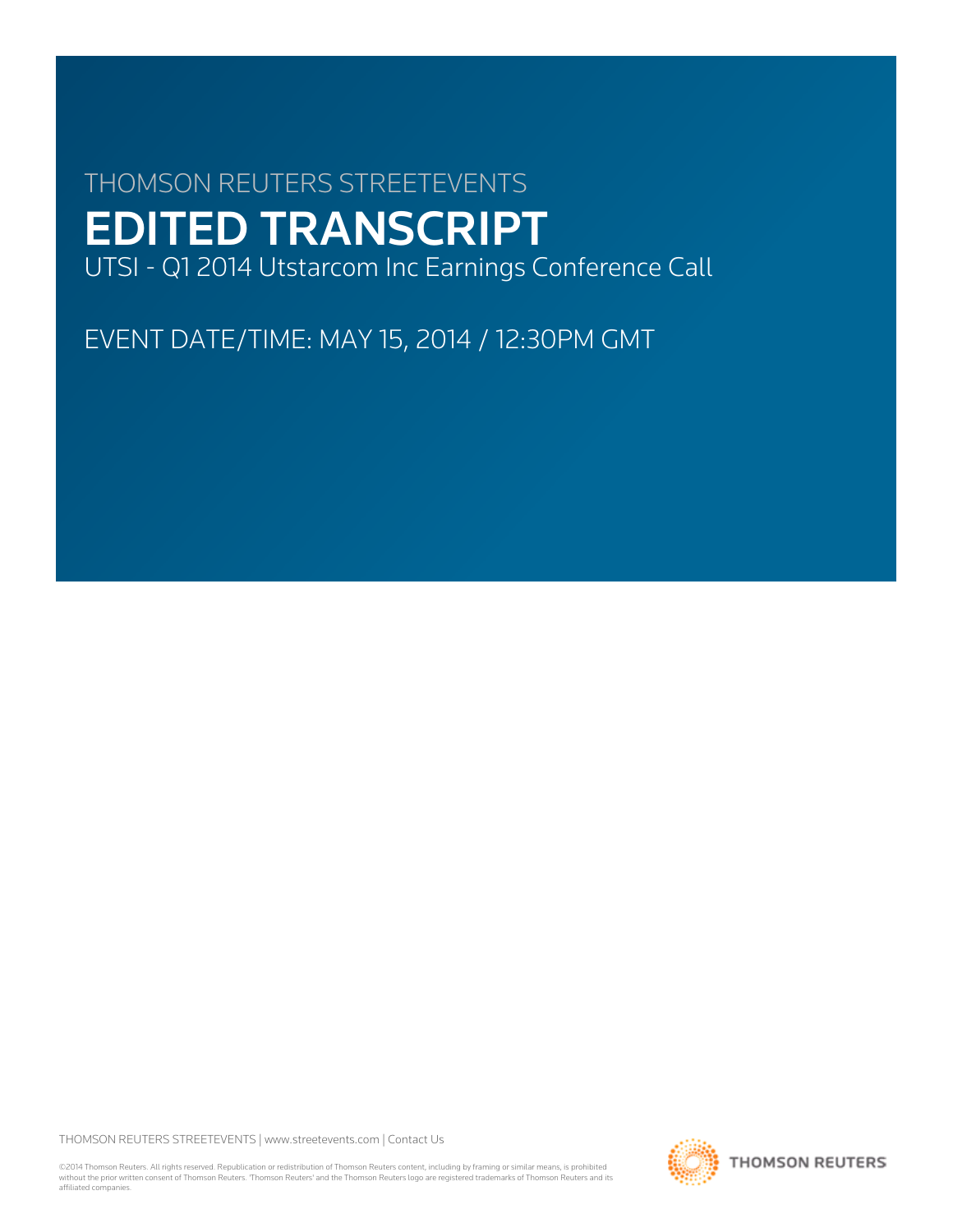# **CORPORATE PARTICIPANTS**

**[Jane Zuo](#page-1-0)** UTStarcom Holdings Corp. - IR Senior Manager **[William Wong](#page-2-0)** UTStarcom Holdings Corp. - CEO **[Mike Earle](#page-4-0)** UTStarcom Holdings Corp. - CEO of aioTV **[Robert Pu](#page-5-0)** UTStarcom Holdings Corp. - CFO

# **CONFERENCE CALL PARTICIPANTS**

**[Bill Gregozeski](#page-7-0)** Greenridge Global - Analyst **[Jun Zhang](#page-8-0)** Rosenblatt Securities - Analyst **[Tony Tian](#page-10-0)** Oriental Capital - Analyst **[Min Zhu](#page-12-0)** Roth Capital - Analyst

# **PRESENTATION**

#### **Operator**

Ladies and gentlemen, thank you for standing by for UTStarcom's First Quarter 2014 Earnings Conference Call. (Operator Instructions). As a reminder, this conference is being recorded. If you have any objections, you may disconnect at this time.

<span id="page-1-0"></span>It is now my pleasure to introduce your host, Ms. Jane Zuo, Investor Relations Senior Manager for UTStarcom. You may begin.

# **Jane Zuo** - UTStarcom Holdings Corp. - IR Senior Manager

Hello everyone and welcome to UTStarcom's first quarter 2014 earnings conference call. Earlier today, we distributed our earnings press release and you can find a copy on our website at www.utstar.com. In addition, we have posted a slideshow presentation on our website, which you can download and use to follow along with today's call. On today's call, we have Mr. William Wong, our CEO; Mr. Robert Pu, our CFO and Mike Earle CEO of aioTV.

Before we get started, I will read the company's advisory on forward-looking statements. This call will include forward-looking statements relating to the company's business, strategic initiatives and the performance in the first quarter of 2014. These statements are forward-looking in nature and subject to risks and uncertainties that may cause actual results to differ materially and adversely from the company's current expectations.

This includes risk and uncertainties related to, among other things, changes in the financial conditions and the cash position of the company, changes in the compositions of the company's management and their effect on the company. The company's ability to realize anticipated results of operational improvements, and benefits of the divestiture transactions, their ability to successfully identify and acquire appropriate technologies and businesses for key organic growth and to integrate such acquisitions, the ability to internally innovate and develop new products, assumptions the company makes regarding the growth of the market and the success of the company's offerings in the market and the company's ability to execute its business plans and manage regulatory matters.

The risks and uncertainties also include the risk factors identified in the company's last annual report on Form 10-F, and current reports on Form 6-K as filed with the Securities and Exchange Commission. Company is [in a period] of strategic transitions and the conduct of its business is exposed to additional risks as a result. All forward-looking statements included in this conference call are based upon information available to the company as of the date of this conference call which may change and the company assumes no obligation to update any such forward-looking statements.

I will now turn the call over to our CEO, Mr. William Wong.

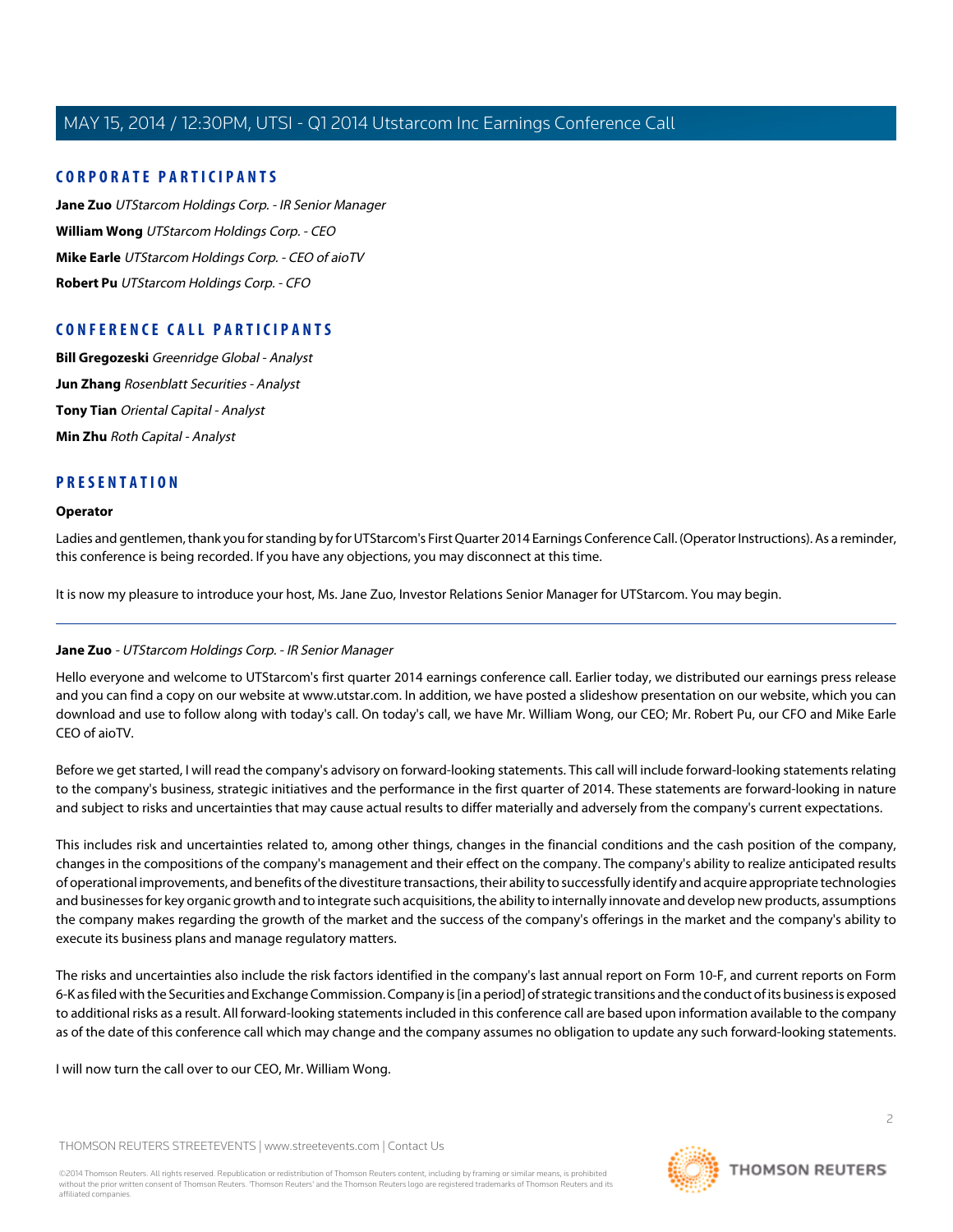# <span id="page-2-0"></span>**William Wong** - UTStarcom Holdings Corp. - CEO

Thank you, Jane and hello to everyone. As Jane mentioned, you can follow along with today's call by downloading the presentation from our website at www.utstar.com. Also, unless otherwise stated all figures mentioned during the call are in U.S. dollars.

Please turn to slide five. As we have said recently, we are now emerging from the transformation and restructuring that we have undergone for nearly two years. That restructuring and sales looking changes to the structure of our business including divestitures of non-core businesses, dramatic reductions to our cost basis, and we're focusing the business on the sort of highly competitive broadband products.

I think with much of the restructuring behind us, we're now embarking on a new growth oriented path and have gained significant traction already. This was certainly the story of the first quarter of this year as we continued to grow the high-end of our product portfolio, further set the stage for our global sales and market push, increased our engagement with prospective customers in new markets and launched a significant new sales win.

Operational highlights. There were several operational highlights and milestones in the first quarter. We expanded our broadband product portfolio with the launch of the TN765, a 100 gigabit packet optical transport product. We secured a significant new sales win, a \$24 million contract to supply technology and services to expand broadband access in India.

This bolsters our already strong position in the Indian market where we have achieved 35% market share. We signed a memorandum of understanding with DASAN Networks of Korea to collaborate on the design, development, manufacturing and marketing of telecommunication infrastructure products. We surpassed \$250 million in sales of packet optical transport products, a critical milestone. So we've made great strides in setting the stage for global growth.

Financial highlights. As usual, Robert will go into the details of the financial results. But let me here provide top-line summary of financial results for the quarter. Revenue decreased 13% year-over-year to \$32.3 million. However, it is important to note that the revenue achieved is ahead of our internal plan for the quarter. Gross margin was 14.2% for first quarter as compared to 31.4% for the corresponding period of 2013. As we will explain, this was primarily caused by a shift in product mix as well as depreciation of the yen against the U.S. dollar.

Operating expenses decreased nearly 50% versus the same period last year, building on the significant cost savings we have achieved in prior quarters as we have right-sized our business. We narrowed our operating loss by 8% compared to first quarter of last year. We achieved incremental improvement in operating cash flow and ended the quarter with \$100.3 million in cash on our balance sheet.

Let me put the sales and margin numbers in context for you as they reflect temporary trends. First we are navigating our cost between product cycles as our customers have not yet migrated to the higher value products that we have launched in the last several months. The pace of adoption of higher value products has led to a fall in sales of higher margin products that but we are [thrilled] by reselling third party products. While this helped us exceed our sales expectations, our margins suffered because the resulting product mix favored lower margin products.

Second, our gross margin continued to suffer from the Japanese yen depreciation. This exacerbated the pressure on our margin from the shift in product mix to third party products. But on slide six, these trends are temporary and are not reflective of its fundamental strength of our business. We anticipate our revenue sales this year of our higher value higher margin products and our customers shift their purchases in an effort to build and upgrade their networks. Second, growing sales in new markets such as in the Americas, particularly in the United States and parts of Asia outside of Japan, will dilute the impact of the weaker yen.

This is update; broadband. Please turn to slide six. In the first quarter, we continue what was a prolific year for broadband product development. First, we launched our latest MPLS-TP and carrier Ethernet-based packet optical transport network product, the TN765 product in March. This is a significant addition to UTStarcom's broadband infrastructure product suite and this supports the 100 gigabit in environments that our carrier customers are migrating to us.

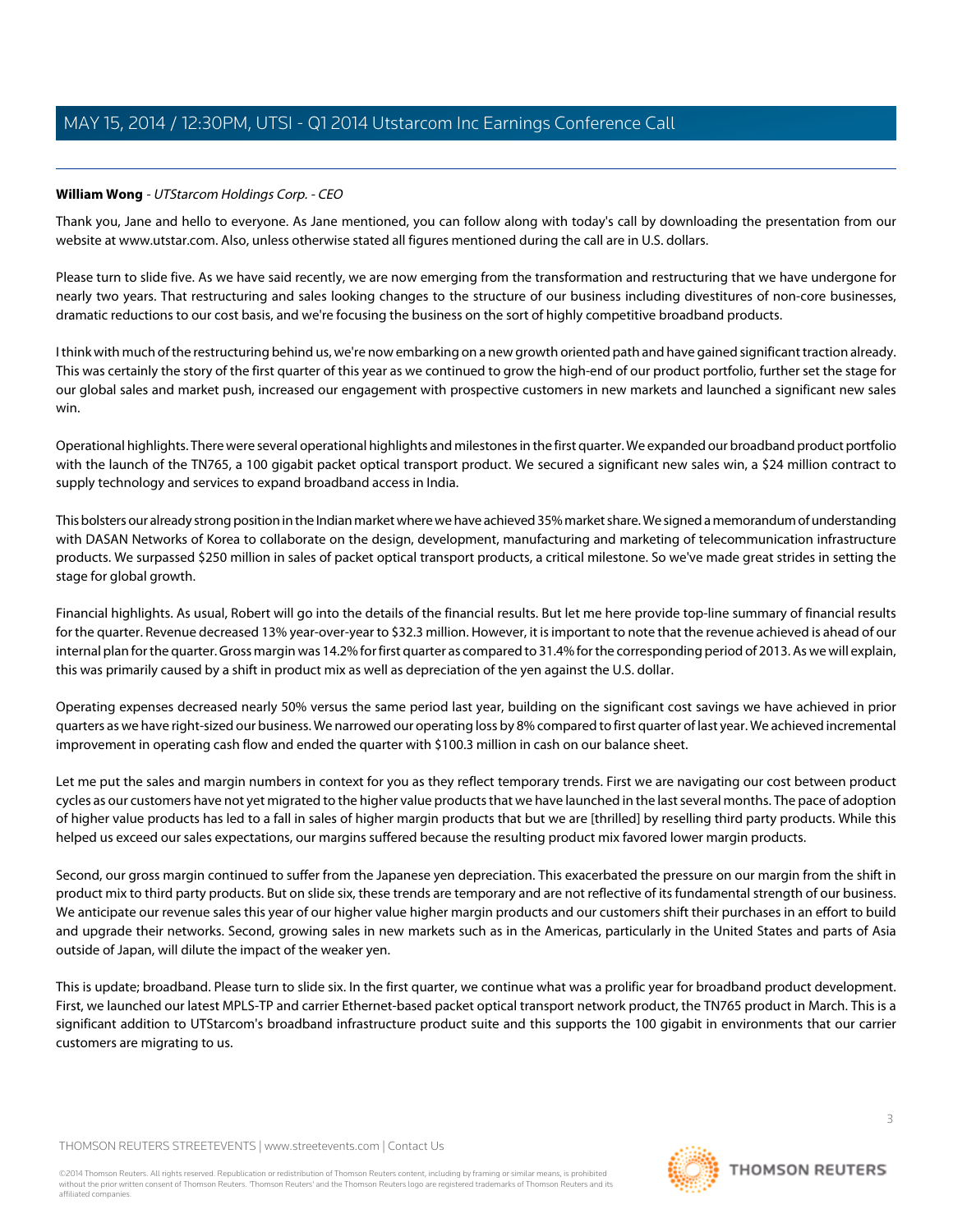100 gig services is a positive development part of the telecommunications industry and we have a long life cycle. Shipments of the TN765 began earlier in March. According to recent reports on [Informatics] released in April 2014, UTStarcom has a 2.7 revenue market share in calendar year 2015 in the worldwide carrier Ethernet Switch Router category, trailing closely behind Alcatel-Lucent with 4.1% and Tellabs with 3.5%. If there were a more refined category, excluding routers for example, it would probably be more reflective of our much larger actual share of the product in markets where we compete.

Second, we continue making progress on our Software Defined Networking efforts. As we have said, we believe SDN transforms area network operating environments. There is a platform for us to grow and provide products that has involved our simple network, simple operation design philosophy. This design philosophy recognizes the need for operators to deploy new services, while reducing CapEx and OpEx.

We showcased our SDN technology during the optical fiber conference in March. And we'll begin proof-of-concept demos with some of our leading Tier 1 operator customers shortly. These will be followed by few trials on live customer networks in the next few months.

Third, we have also signed a memorandum of understanding with DASAN Networks of Korea. DASAN is a leading [macro] broadband access products both within its home market of Korea and globally. Together, we will explore ways of collaborating on product development, manufacturing and marketing of telecommunication infrastructure for us in Korea, United States and other markets globally. In fact, UTStarcom and DASAN had already successfully collaborated in Japan, which sets a strong foundation for future joint product development efforts.

Alongside this product development, we are finding multiple segments of demand for our Wi-Fi offerings. First, wireless operators with an effort increasing appetite for mobile data are actively pursuing Wi-Fi Solutions to offload data demand from the cellular network. AT&T and China Mobile are fine examples of operators that are implementing this technology. Our WiFi Data Offloading Solution continued to be very well received by carriers around the world. We have already deployed our WiFi Data Offloading technology for a Tier 1 operator in Japan. Several other Tier 1 carriers we're targeting are also discussing plans for large scale roll out of WiFi data offloading.

Second, MSO international providers are also actively consuming Wifi as a solution to combat the competition from Multiplay telecom international providers. In parallel to this, we're engaging with wireless operators and ISVs in Japan, Asia and China on O2O management solutions that would enable them to deploy value-added services on their WiFi networks. We are well-positioned to participate in the ways of capital investments in this product segment as well as the value-added services that they enable.

And finally, we're developing next generation products that will tie our WiFi technology into our SDN offerings, it gives us a greater ability to tether our broadband solutions. These two technologies, WiFi and SDN will be the key drivers for our future broadband growth. It is very exciting to be participating in the markets for these technologies at such an early stage in their growth. This is update new media.

Now please turn to slide seven. In addition, to growing our broadband business we remain committed to our investments in iTV Media and aioTV, as the single largest investor in both companies we benefit through their growth and the development of their businesses while looking to raise to package their media services and technology with our broadband products.

As I have said before both companies have great technology and great growth prospects. To begin with iTV Media continues to make progress in deploying the TV over IP service that it has launched with Thailand's largest telecom operation, TOT. iTV Media has begun an effort to raise average revenue per user by upselling peer content packages and monthly packages of paid tier content with broadband subscriptions. We estimate that the company will hit its plan for EBITDA breakeven in this year. The company is also adding new capabilities to its platform such as 4K display support and network based DVR services.

As for aioTV we have invited the Chief Executive Officer, Mike Earle to join us today to say a few words about his company, his technology and market prospects. This is a bit unorthodox but we want to give you, our investors, a better understanding of aioTV as it is developing truly market leading technology and we are thrilled to be the single largest investor in the company.

UTStarcom strategy. Before we hear from Mike I will continue with the great discussion of the growth strategy that we are pursuing. Please turn to slide nine. As mentioned in the last call, we are now essentially beyond the restructuring phase and have several important initiatives in motion.

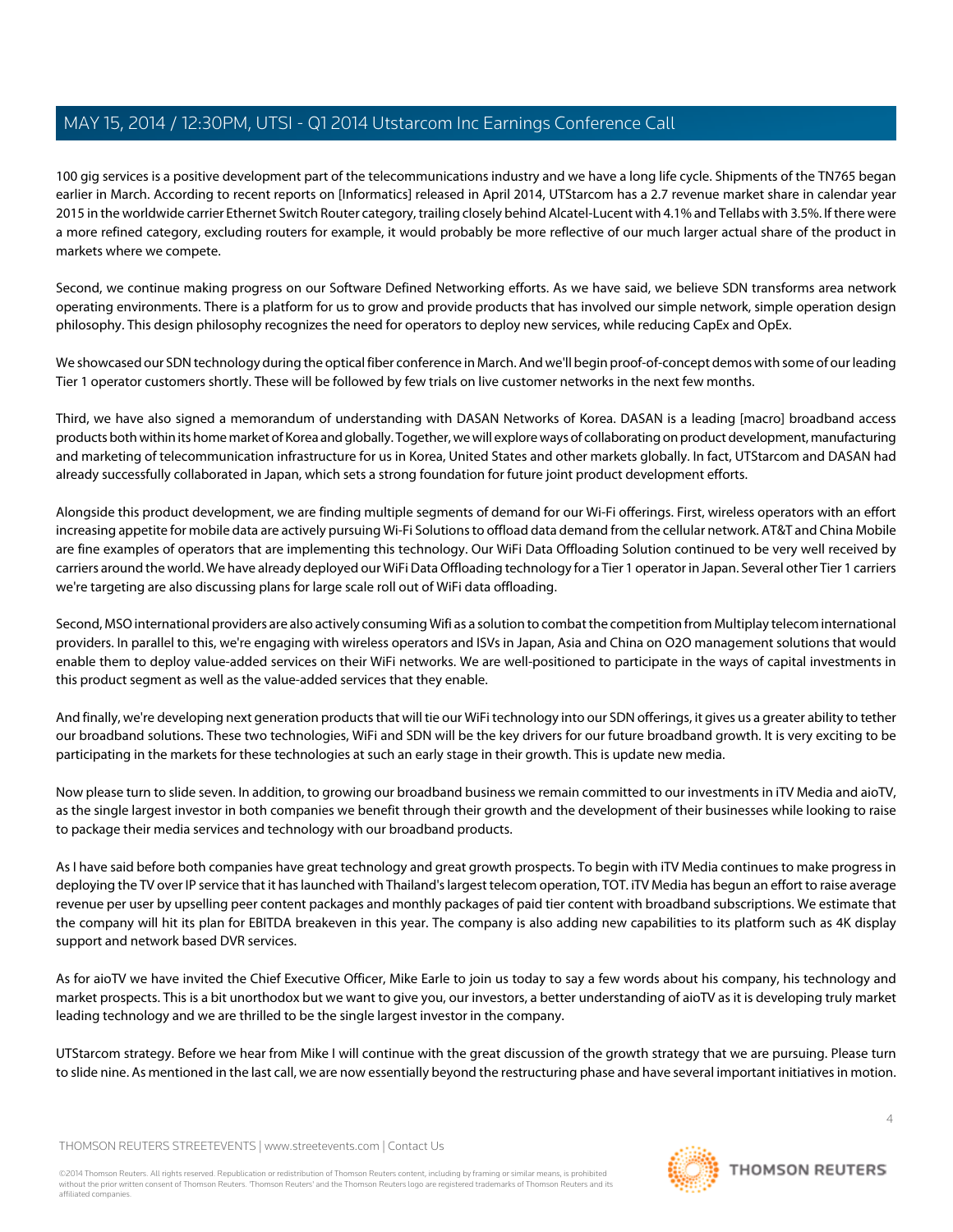First we will maximize broadband growth globally. Our broadband strategies include; first, we have kicked off a global marketing and sales initiative to broaden our presence in markets where we have established customer relationships such as Japan and India while opening opportunities in new markets in Asia as well as the Americas and Europe.

In India, besides winning the NGN broadband access contract with BSNL, a major incumbent carrier, we are continuing to engage with customers to support Multiplay project expansions, as well as the National Optical Fiber Network NOFN project.

Second, expansion of our Silicon Valley office is a key part of our North American sales efforts as it allow us to engage more directly and more often with that country's carriers. We are actually launching this office expansion in May well ahead of schedule, which bodes well for our efforts in that market. We have already in talk on a U.S. marketing campaign we're active participation in consensus and trade shows as well as active engagement with industry analysts.

Third, we will harness our internal R&D capabilities to stay on the forefront of developments in technologies that are fundamental to our product portfolios, Packet Optical Transport, wireless broadband access technologies and software-defined networking. As we have said our competitive advantage will be our technology as we compete on a global stage.

Fourth, we will add new technologies and products to our portfolio through joint R&D efforts, like our partnership with DASAN Networks or our other partnerships that increase our value to our core telecom and broadband customers.

And lastly, we will build on our success with WiFi data offloading solutions to offer O2O management solutions for carriers and MSOs to provide value-added services such as e-commerce, big data analytics that can be of great value to wireless operators and merchants that want to connect to their customers digitally.

Second, please turn to slide 10. In addition to growing our broadband business, we will monetize our investments in iTV Media and aioTV. We will do this through a combination of the following: First, by nurturing their growth so that we might benefit as an investor in the appreciation and the value of the business. The investments are maturing and we see several signs that bode well for their evaluations. Second, our investments in iTV Media and aioTV provide opportunities for UTStarcom to market new media products to our broadband customers, thereby opening new revenue streams for us and increasing our value to our broadband customers.

And finally, these investments are yielding insight that we are using to ensure that our broadband technology is capable of supporting networks to deliver highly customized on demand mobile and fixed-line entertainment features that consumers want. This will further differentiate our SDN platform as well.

Third, we will continue to improve operating efficiency in order to create a cost effective platform that supports future growth. We have made truly amazing progress over the last almost two years in rightsizing the business and creating a stronger foundation for growth. We will continue to introduce initiatives to further push this along as we believe a strengthened business will enable us to drive overall improvement in financial results more quickly.

<span id="page-4-0"></span>Now, let me turn the floor to Mike Earle of aioTV; Robert will follow him to review our first quarter financial performance; and then we provide our outlook for the current quarter and turn to your questions.

# **Mike Earle** - UTStarcom Holdings Corp. - CEO of aioTV

Thanks very much William. Everyone could please turn to page 12. It's a pleasure to join the call to introduce our business to UTStarcom's investors and discuss very significant and very positive trends in our business and in our industry. This is perhaps one of the most exciting times in the telecom industry since the early days of the internet. In many ways, we're just now seeing the advents of internet technology and internet based business models that will permanently reshape the way people access and consume entertainment and information. Our over-the-top middleware technology is a great example of this actual trend. It gives cable operators and carriers the ability to offer to their customers a wide range of on demand

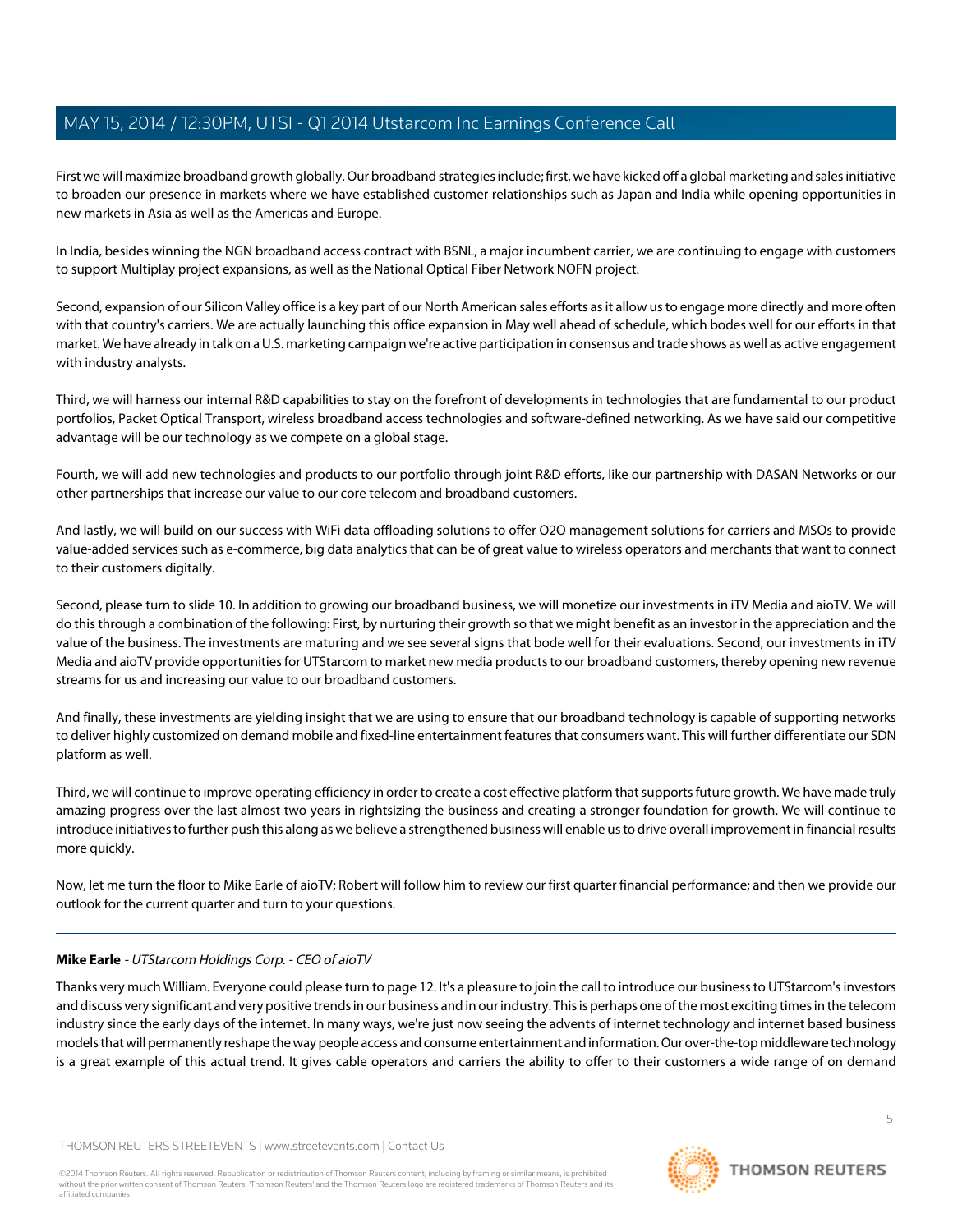entertainment and information options in encompassing both premium content as well as freely available material in an individually customized format.

For cable service providers, this is an effective way of setting the trend of cost cutting as people cancel the cable subscriptions and rely more on things like Netflix and iTunes for entertainment as opposed to traditional broadcasting sources. The response from the industry has been very strong and we're seeing growing interest in our media service and growing revenue as well. And we have secured customers and are engaging in trials in Mexico, Colombia, Canada and United States.

In addition, we're in talks with the largest operator in Latin America with over 17 million video subscribers for a possible deployment later this year. Even if only half of the current opportunities that we're pursuing come to fruition, we have the potential to end the year with millions of new subscribers to our service across North and South America, very happy to be part of the UTStarcom family. William and his team have a very long-term view of the industry and understand better than most where it's going; what customers want and what technology can deliver to them.

<span id="page-5-0"></span>Together we are pursuing some very exciting opportunities and we look forward to announcing new sales wins later this year that will greatly expand our subscriber base.

## **Robert Pu** - UTStarcom Holdings Corp. - CFO

Thank you, Mike and hello everyone. I will discuss our financial results in more detail now. Please turn to slide 14. Before I walk through the specific numbers, let me highlight a few key themes of the first quarter of 2014.

First, revenue decreased slightly from the prior year period. However, it exceeded our internal expectations. We are in the process of commercially launching new products this year and we expect that revenue from these products will ramp up in the second half of this year.

Second, gross profit and gross margin decreased from the prior year period. This was partially due to the Japanese yen depreciation against the U.S. dollar. On a year-over-year comparison basis \$1 was worth approximately 90 yen in Q1 2013 and \$1 was worth of 103 yen in Q1 of 2014, representing a 14% depreciation of the yen. Also in Q1 as compared with the prior year period, relatively lower gross margin product revenue contributed more proportionately. Moving forward, as we ramp up revenue from new products, we expect to improve our gross margin.

Third our OpEx, throughout 2013 we benefited from aggressive and focused cost reduction efforts. On last quarter call, I reported that 2013 OpEx was 45% lower compared to 2012. We're glad to report that in Q1 2014, we continued to reduce OpEx significantly. Furthermore, we are confident that we will build upon our successful cost reduction efforts in 2013 to realize significant OpEx savings again throughout 2014 on a year-over-year basis.

Fourth, we made incremental improvements in operating income and operating cash flow. This reflects our stable revenue, significantly reduced OpEx, while facing challenges in gross margin. Once we ramp up, our revenue from new products and maintain a stable OpEx level, we expect to achieve incremental improvement in overall financial performance compared to 2013.

Lastly, we ended Q1 in a strong financial position with no debt and approximately \$100 million in cash on the balance sheet. As we have said before, we will continue to invest in our growth plan and other initiatives designed to enhance shareholders value.

Now let me turn to the specific results. Please turn to slide number 15 for revenue. In the first quarter, revenue was \$32.3 million compared to a \$37.2 million in the prior year period. Our revenue recognition is dependent upon carrier customers needs and their deployment schedule, Q1 revenue was flat and we'll continue to have stable demand for our products from our customers. It has met our internal expectations, although we will continue to experience volatility from quarter-to-quarter. Moving forward, we expect that revenue ramp up from new products will positively impact our top-line, starting from the second half of 2014.

Please turn to slide number 16 for gross profit and gross margin. In the first quarter, gross profit was \$4.6 million compared to \$11.7 million in the prior year period. Gross margin was 14.2% compared to 31.4% in the prior year period.

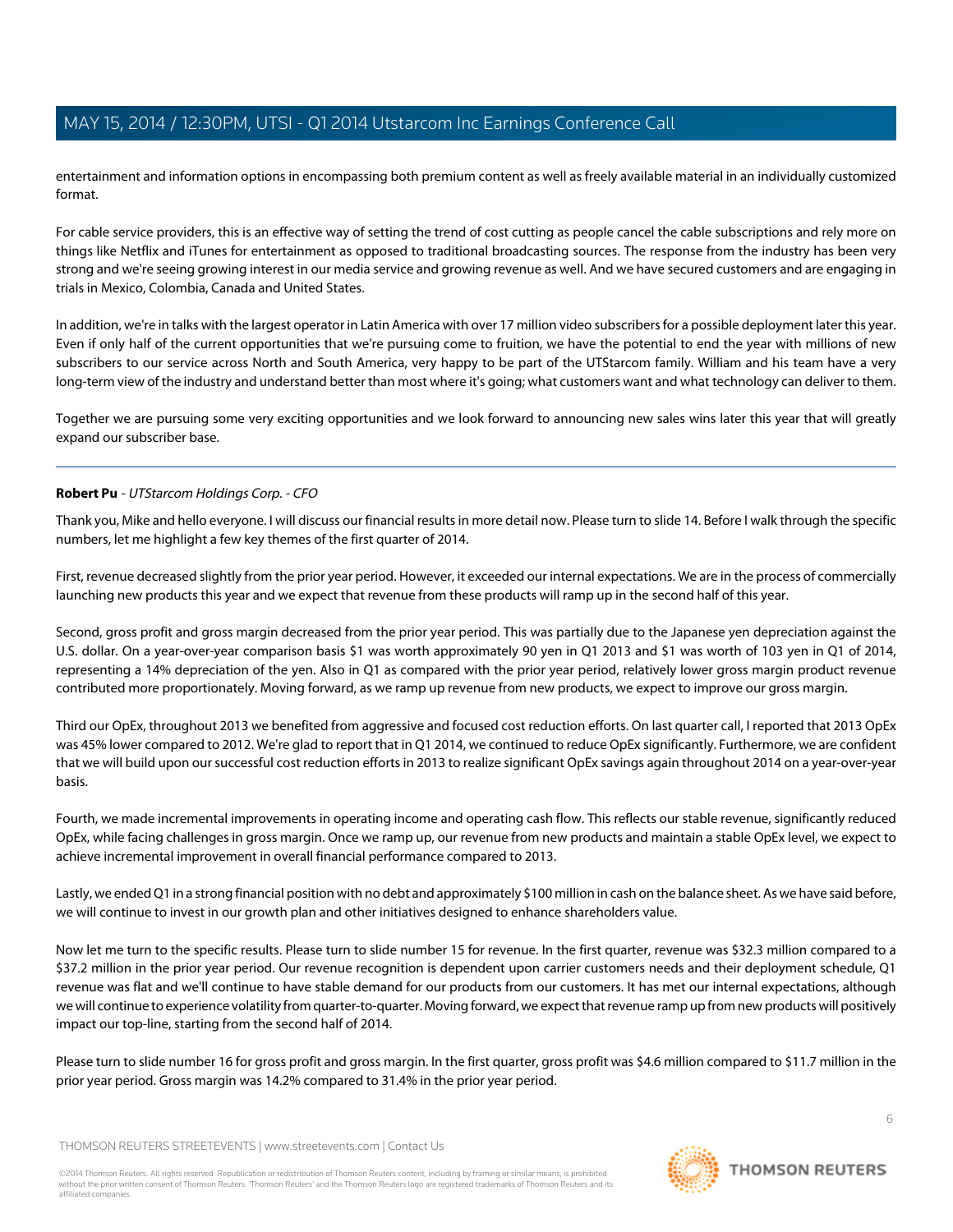As I mentioned a moment ago, the year-over-year gross profit and gross margin decrease was partially due to depreciation of the Japanese yen. As a reminder, a major portion of our revenue is denominated in Japanese yen and our reporting currency is the U.S. dollar. So in U.S. dollar terms, the depreciation of the Japanese yen resulted in a year-over-year gross profit and gross margin decrease.

Also the product mix of Q1 2014 is different compared to the prior year period. The relatively higher gross margin PTN product revenue contributed proportionally less in the product mix. We are in the process of commercially launching an enhanced version of PTN product this year. We expect that that should ramp up starting in the second half; gross profit and gross margin will improve as a result.

Please turn to slide 17 for operating expenses. In the first quarter, operating expenses were \$7.9 million compared to \$16.3 million in the prior year period, representing a year-over-year decrease of 48%. Throughout 2013 we have worked very diligently to reduce OpEx. We've right sized business by divesting on core products, reducing redundancies in our workforce and promoting accountability and productivity among ourselves.

We also reduced people-related overhead expenses and outsourced service expenses. Throughout 2013, we have clearly benefited from our cost reduction efforts that we initiated in the second half of 2012. As a result, the 2013 OpEx was 45% lower than 2012. We're glad to report that we continued to reduce OpEx in Q1 2014, leveraging our work in the past.

Furthermore, we expect to maintain the current OpEx levels throughout 2014. And full year 2014 OpEx is expected to be significantly reduced as compared to 2013 OpEx of approximately \$53 million.

Please turn to slide 18 for operating income and net income. In the first quarter, operating loss was \$3.3 million compared to operating loss of \$3.6 million in the prior year period. In the first quarter, net loss was \$3.3 million compared to net loss of \$5 million in the prior year period. In the first quarter, we paid up \$1.2 million of net loss from iTV Media, our invested media operations entity really [upgrade] method of accounting. Adjusting for these items, net loss for our broadband business was \$2.1 million in the first quarter.

Please turn to slide 19 for our cash balance and cash flow. We have approximately \$123 million in cash and we have no debt at the end of the first quarter of 2014. During the quarter, cash used in operating activities of \$3.1 million, cash used in investing activities was \$0.1 million, cash used in financing activities was \$4.5 million. This is mainly due to share buyback of shares of the company owned by Softbank. It's noteworthy that our largest shareholder, Shah Capital bought the company's shares subsequently which is a testimonial of the investor confidence in the long-term prospect of the company.

During our last quarterly call I mentioned that for the full year of 2013 we made significant improvements in operating cash flow compared to past years. We have worked very hard to achieve this, as we understand that to create value for shareholders and we could generate cash from operations. Looking ahead, we will keep our focus on vigilant cost control, cash generation and executing our strategic initiatives.

So in 2014, operating cash flow continued to be one of the most important financial metrics for us. We will work to the best of our ability to improve upon our 2013 performance and create shareholder value for the long-term.

This concludes my first quarter 2014 financial review section. Now I will turn the microphone back to William to discuss our outlook.

# **William Wong** - UTStarcom Holdings Corp. - CEO

Thank you, Robert. Please turn to slide 21; I will say a few final words about our outlook and then we can move on to your questions. While [we're seeing transition], we believe that we are moving beyond the restructuring phase that we have initiated nearly two years ago. We have stabilized operations, significantly strengthened the business and set a strong foundation for growth in what is a dynamic and growing global industry.

Basically, we have redecorated a highly competitive product portfolio, strong customer relations in markets where we want to expand and a global sales infrastructure that would take us into new markets.

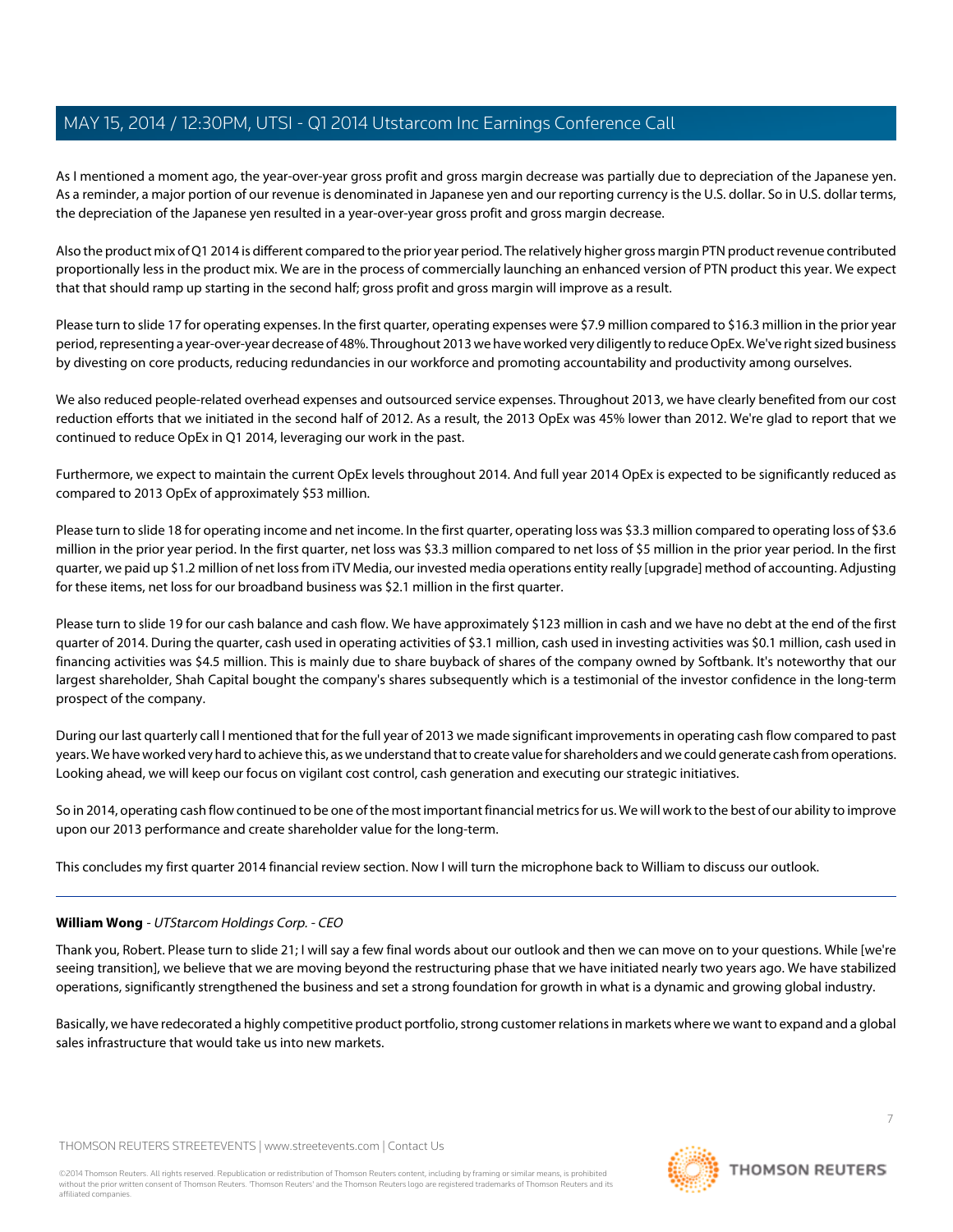Looking at the rest of 2014, we're committed to broadband as a driver of the business and timely revenue contributor now and going forward. While many of the latest initiatives for the broadband business have significant momentum, new products are in early stages of their product life cycle. Together with the new customer wins that are currently in project deployment phases, these new products are expected to become significant revenue contributors beginning in the later part of 2014.

One point I will make about the near-term is that we have been successfully meeting our internal sales target for some time now. And this gives us assurance that we have better visibility into the demand of our products and the anticipated growth for our top-line. As a result, we want to share our near-term revenue expectations.

We anticipate total revenue in the second quarter of 2014 to be in the range of \$25 million to \$30 million. As for our gross margin, we continue to expect pressure from the weakness in the yen and a product mix that favors lower margin, lower value products. We will maintain a tight focus on financial controls and look for additional ways to reduce costs. As we have consistently done over the last two years. Taking all of this together, we believe, we will deliver additional incremental improvements in overall financial performance compared to 2013.

With that, I'll open the call to questions. Operator, please open the line for Q&A.

# **QUESTIONS AND ANSWERS**

#### **Operator**

<span id="page-7-0"></span>We will now begin the question-and-answer session. (Operator Instructions). Your first question comes from Bill Gregozeski. Your line is open. Please go ahead.

# **Bill Gregozeski** - Greenridge Global - Analyst

Hi guys. Couple of questions for you. In regard to SoftBank and their Japan business. Do you think what the new 765 and SDN's coming out that they might make-up more as a percent of total sales than currently do now in the next year or two?

# **Robert Pu** - UTStarcom Holdings Corp. - CFO

Hi Bill, this is Robert. We're in a process of commercially launching our TN765 product starting in March of 2014. So we expect the revenue from TN765 starts to ramp up probably starting from the second half of this year. So we do expect the revenues from TN765 will contribute for (inaudible) more and more in the coming quarters.

# **William Wong** - UTStarcom Holdings Corp. - CEO

And beyond the packet optical transport products, as you mentioned we're in the process of deploying our SDN new offerings that should also come in line in a later part of the year. Furthermore as I've said in our discussion earlier in the presentation we've also successfully deployed our WiFi solution in Japan. So, I think this overall will add to revenue growth with our customer SoftBank.

# **Bill Gregozeski** - Greenridge Global - Analyst

Okay. So SoftBank as a percent of sales could increase in absolute dollar terms [what fall] as a percent of sales going forward you think?

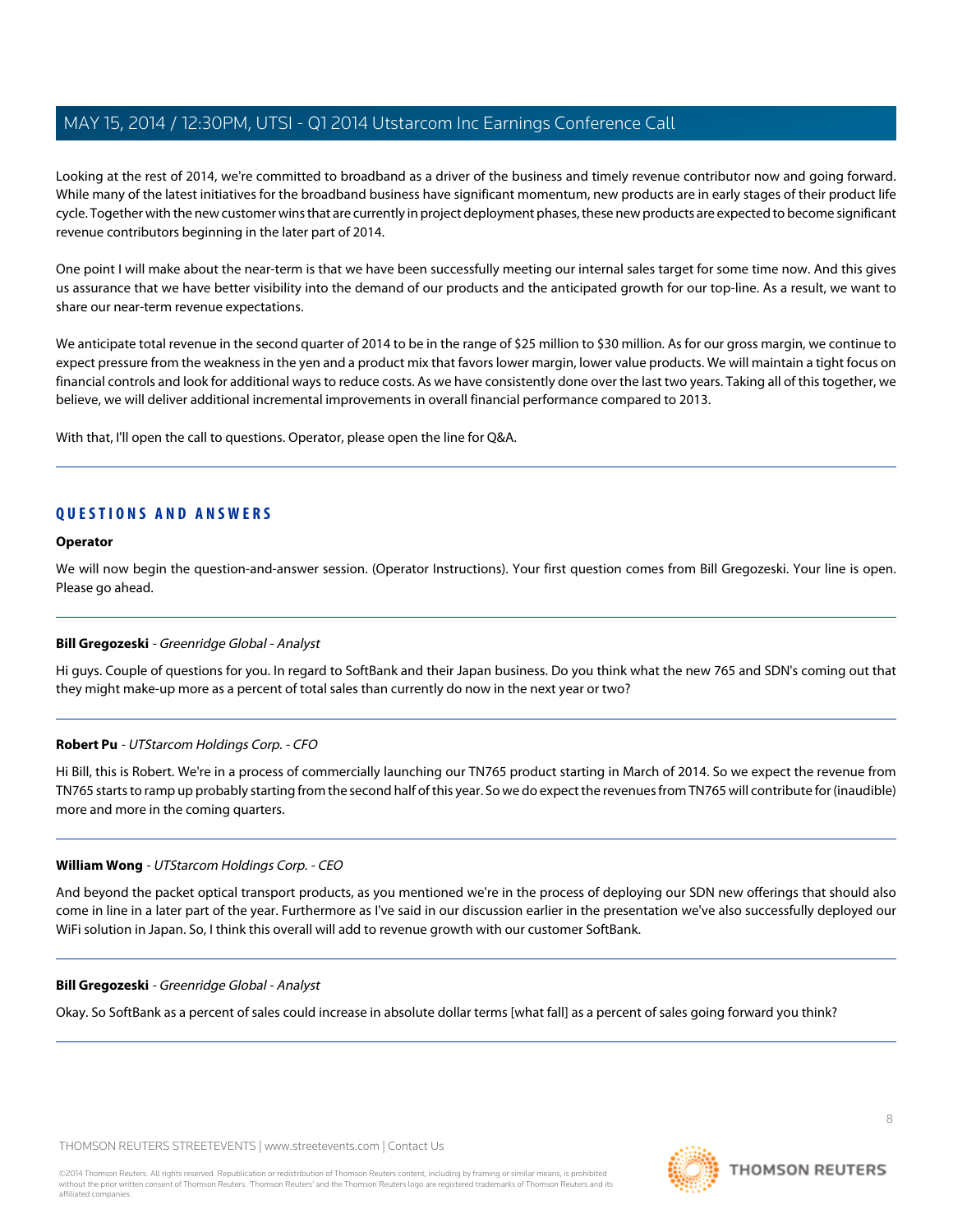## **William Wong** - UTStarcom Holdings Corp. - CEO

Yes. That's our expectation, because what we're doing right now is expanding on a lot of other geographical locations in the world. As we have said during last call we've now sales into the Tier 1 operators in Taiwan, Indonesia, Brazil, and this year main focus for us is to grow the United States. And at present we are on track to do that. So, overall the absolute dollar with SoftBank would increase, but then the relative percentage share on our overall revenue we're looking for that to decrease.

#### **Bill Gregozeski** - Greenridge Global - Analyst

Okay. And as far as in the U.S. it seems like they'll probably do something to strengthen the network. Do you have any expectation of what that might mean to you guys in terms of sales, what if they are able to acquire T-Mobile or not how that would impact you?

#### **William Wong** - UTStarcom Holdings Corp. - CEO

Well, while we are looking very closely and monitoring the development both Sprint and T-Mobile, we are not at a liberty to speculate the outcome at present. Having said that, we are continuing to work very closely with our largest customer and following their (inaudible) we would continue to support them as they grow and expand globally.

So, we don't have any specific figures per se but there is lot of opportunities and potentials that we are addressing.

## **Bill Gregozeski** - Greenridge Global - Analyst

Okay. And last question is in the news letter you guys sent out about a week and half ago, you mentioned monetizing your investments in aioTV and iTV. Can you just add some color as to what that might mean as far as each company individually and how that will impact to you?

# **Robert Pu** - UTStarcom Holdings Corp. - CFO

Sure. And UTStarcom today is the largest single shareholder of aioTV and iTV. And we believe that both of the two these companies represent significant amount of value to UTStarcom investors and ultimately return to UTStarcom shareholders. And as always, we tend to work together with management teams of aioTV and iTV on operational issues and also strategic options. And I don't have anything solid to report to the investors and financial community at this point but we are looking at all kinds of options with the goal to create shareholder value for UTStarcom. Bill Gregozeski^ Okay, alright. That's all I have. Thanks guys.

#### **Robert Pu** - UTStarcom Holdings Corp. - CFO

Thank you.

#### <span id="page-8-0"></span>**Operator**

The next question comes from Jun Zhang from Rosenblatt Securities. Your line open please go ahead.

#### **Jun Zhang** - Rosenblatt Securities - Analyst

Thanks for taking my question Robert and William. So my first question is after couple of years of restructuring, what occurs the core business today for you to stock and any upside for this business?

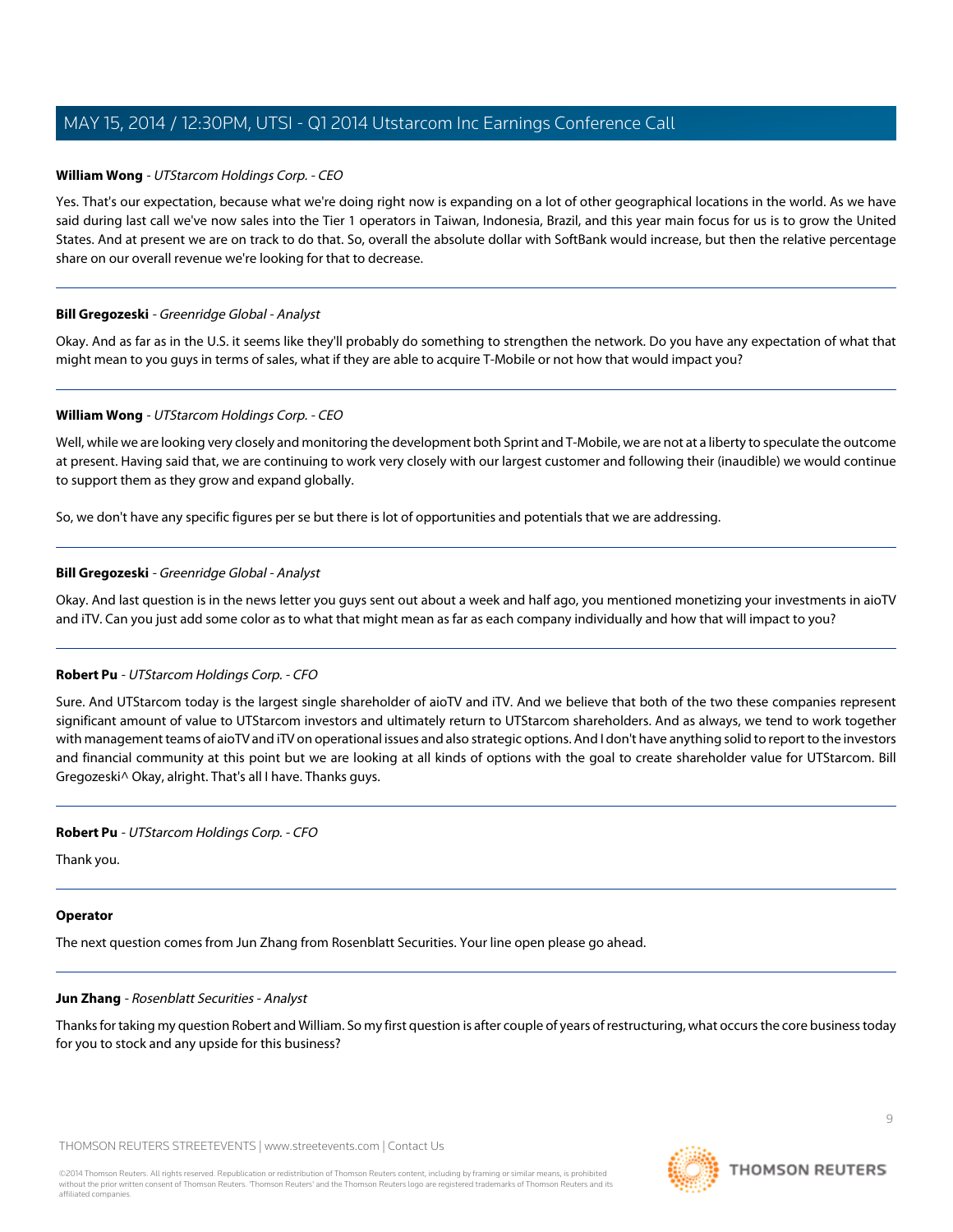# **William Wong** - UTStarcom Holdings Corp. - CEO

The core business for us today is broadband. We have spent the last year divesting a lot of our non-core business. And I'm very happy that we have finally emerged from there and we are turning into a growth phase. As you see, we launched many numbers of the new products [selected] for last year, the latest introductions of new families of TN765, with 100 gig service offering.

So, we are expecting this continue forward to drive the growth for the company. Now beyond the packet optical transport, you have heard me say earlier that our Wi-Fi solution is leading in demand okay across many wireless operators as far as MSO around the world. We have deployed that in Japan already and that experience and the large scale of access control support that our solution can provide is a perfect solution for the hardened demand wireless data offloading right now.

So, we continue to see a lot of potential in there. And the last thing I want to add is the SDN platform, it serves as a very important upgrade path for our packet optical transport product today.

As you see the industry is migrating towards the software-defined networking area. This is an evolution that's bound to happen. And we are at the early on phase of it. And also we are very lucky to be able to start that product development effort working very closely with our key customers driving us along the way.

# **Jun Zhang** - Rosenblatt Securities - Analyst

Okay, thanks. So from my understanding, you're currently addressing markets Japan and India. So how do you comment on the potential expansion into the other market, example the U.S. market or the UK market? Thanks.

# **William Wong** - UTStarcom Holdings Corp. - CEO

Well, I talked a lot about Japan, I should also add some more about India. Even though, as you all see that we had win another \$24 million contract with BSNL earlier in the quarter, we continue to work with BSNL and other customers in India to address multi-play expansion projects and also the, one of the very key projects that is going around in India is the national optical fiber project. So as we see the operating environment in India has been improving over the last six to nine months, so we want to continue to leverage our very strong market share and remind you we already have a 35% market share in the broadband area in Japan -- excuse me, in India. So we want to continue and expand on that.

Now beyond Japan and India, as you see us the United States a very key area for growth for us for this year in particular. We believe, it is prime opportunity now for our packet optical transport, in particular TN765 where all the operators are demanding for the 100 gig service and support. We are early catching on the SDN movement with operators.

And that I believe gave us a very good fit into the early part of the market window in states. And last but not least, actually talking about Wi-Fi data offloading, we see the most opportunities actually coming from the United States as we speak, both on wireless operators, so they want to offload their 4G data traffic on to Wi-Fi but also important is where we see the MSOs as evident that we see from the recent effort led by a number of MSOs, like Comcast and the bunch of other people forming this cable Wi-Fi alliance. They really wanted to have a Wi-Fi solution. And our Wi-Fi offering is one of the very few, I would say maybe the only one in the world that is very scalable. And it can support up to a lot of access point and hence will be a perfect vehicle for operators all over the world.

So, we remain very optimistic and we think we are getting the right sweet spot in the market at present with our number of different products.

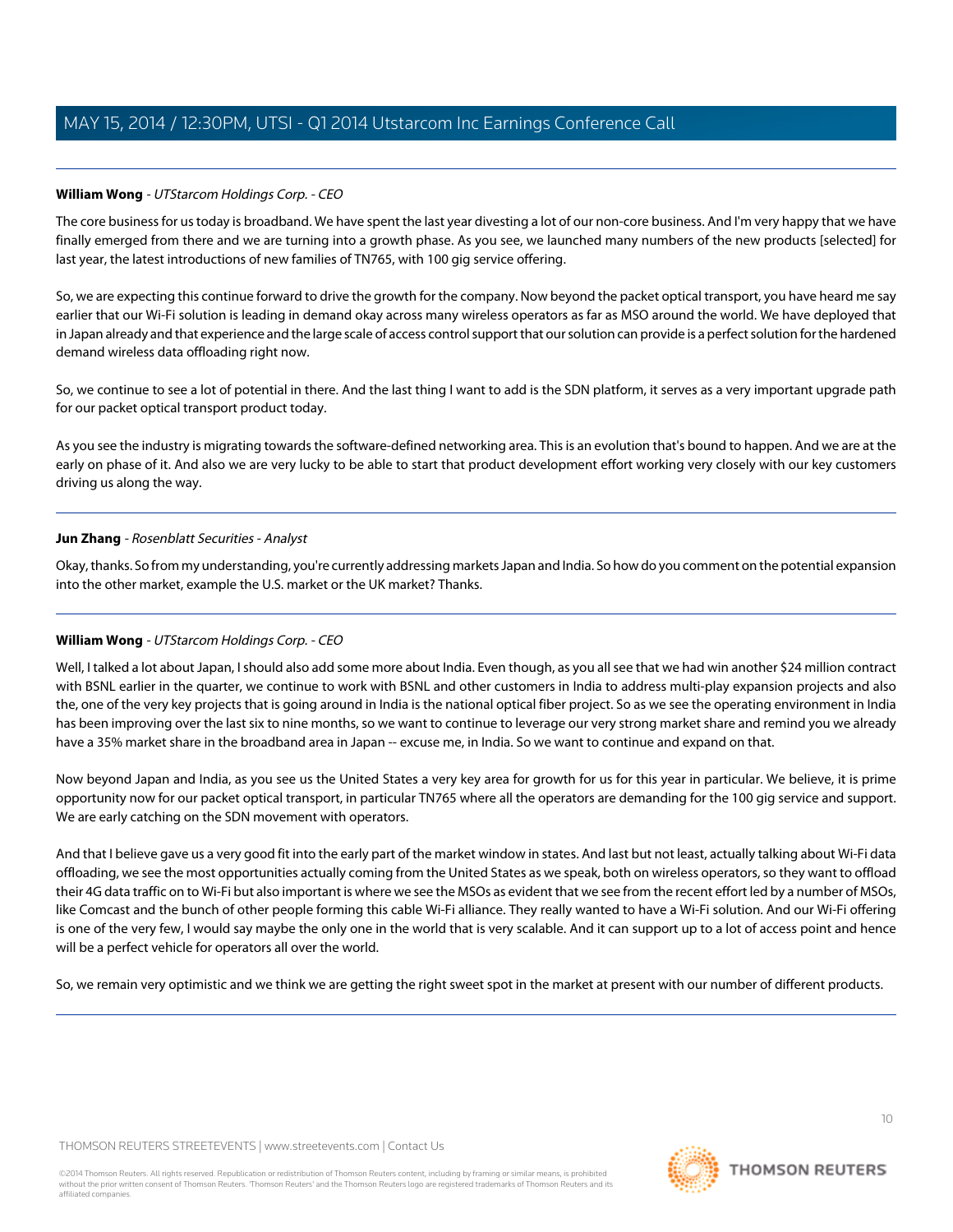# **Jun Zhang** - Rosenblatt Securities - Analyst

Okay. And also could you talk maybe about the first steps the company took before in the last couple of years to reduce the OpEx and the [cash burn] and what's the process of measuring this year on the [cash flow side]? Thanks.

## **Robert Pu** - UTStarcom Holdings Corp. - CFO

Sure. Well in Q1 of this year we reduced OpEx by about 48% on a year-over-year basis. And we're not only cutting, but we are also investing in R&D efforts to develop new products in our pipeline and also we're investing in the presence in the United States for the market entry in the U.S. So we believe we have a very [lean organization] now, but at the same time we have sufficient resources to execute our business plans for this year and for the next couple of years.

So we expect to maintain our OpEx level near the current quarterly run rate in the 2014. So if we do that, I reported during our last quarterly call that our 2013 OpEx was about \$53 million. So if we maintain our current quarterly OpEx run rate, we will end 2014 with another year of significantly reduced OpEx. But it's very important to note that at the same time, we have enough sufficient resources to carry out our business plan for this year.

#### **Jun Zhang** - Rosenblatt Securities - Analyst

Thanks. My last question is that what the current shareholder structure?

## **Robert Pu** - UTStarcom Holdings Corp. - CFO

Sure. Well, in Q1 couple of transactions happened. So let me talk about them one by one. First, we bought back the company's shares owned by Softbank, our long time shareholder. From the Softbank's angle, it was a realignment of their investment portfolio.

And I also would like to comment from the business perspective, we will continue to support Softbank to build and enhance their networks in Japan and in other global markets. And I think we have demonstrated this in our Q1 revenue numbers.

In the meantime in Q1, our largest shareholder Shah Capital and our business partner Korea's Dasan Network purchased the company shares in Q1. And especially Dasan Network it is to our knowledge that it purchased shares in the open market and now they become one of very important shareholder of UTStarcom. So, we view these two transactions a testimony of shareholder confidence in the long-term prospect of UTStarcom.

#### <span id="page-10-0"></span>**Operator**

The next question comes from Tony Tian, Oriental Capital. Your line is open. Please go ahead.

# **Tony Tian** - Oriental Capital - Analyst

Hi, thanks for taking my call. I noticed that Dasan Networks has acquired about 5% of stake of UTStar. So, can you give us some update on the partnership talks you have raised the company over the -- since you released the press release announcing the partnership?

# **Robert Pu** - UTStarcom Holdings Corp. - CFO

Sure, hi Tony. Well, we also noticed the Dasan share ownership actually from their Form 13 filing. So that's why I said earlier during the call that it is to my knowledge that they purchased share in the open market. So I think that has self demonstrated the confidence in our business model plan and in the long-term future of UTStarcom.

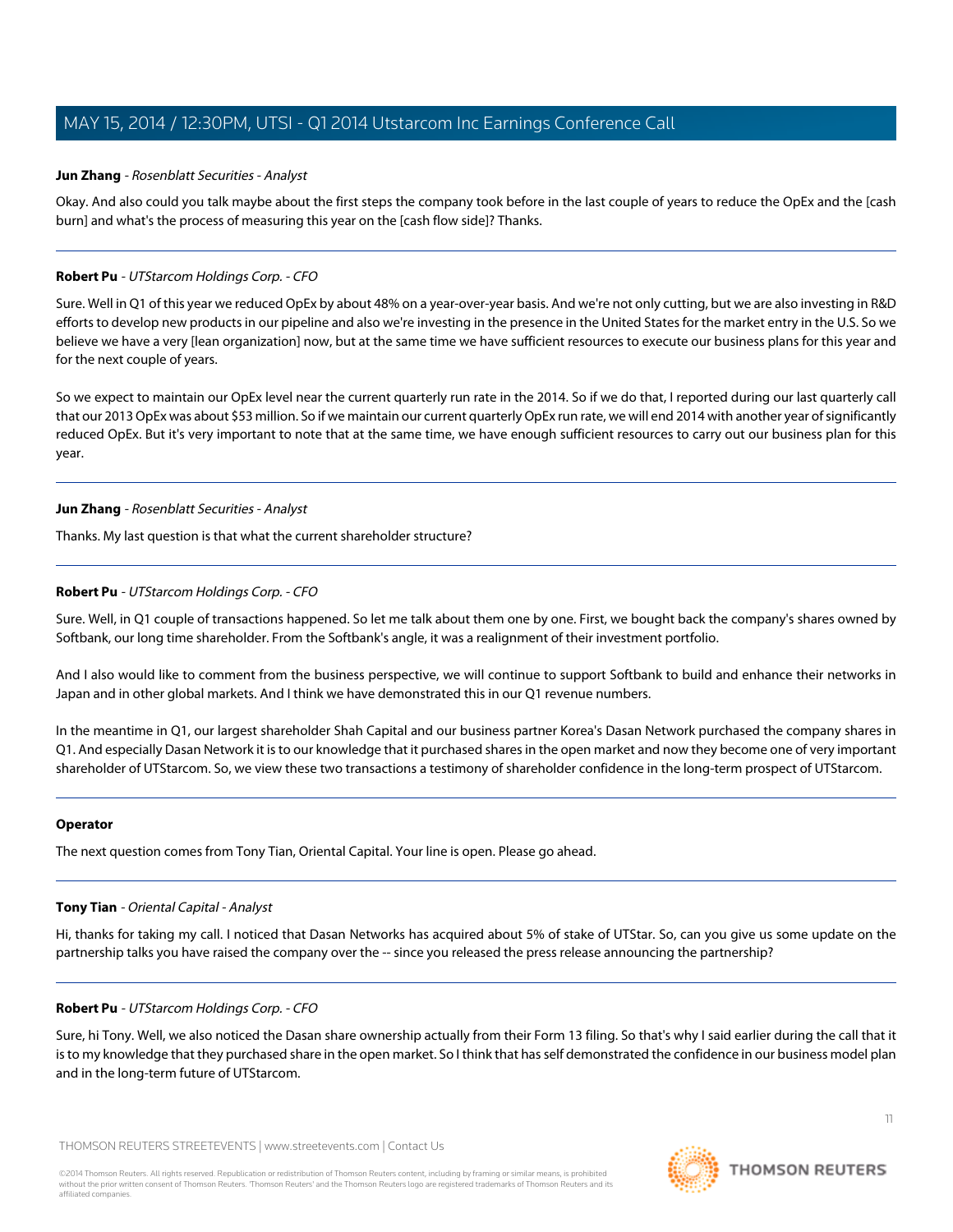And in our view the partnership is very synergistic from both the product and marketing and sales perspective. For example, we will cross sell our complementary products in markets where we have been successful respectively. To be a little bit more specific, we plan to collaborate with Dasan Networks for example to sell our PTN products in Korea, which is the whole market of Dasan Networks. And we will license in and cross sell their products in markets where we sale. So in our view, this partnership is really complementary from both the product and also from the customer angle.

# **Tony Tian** - Oriental Capital - Analyst

And my next question is a follow-up question on the Wi-Fi data offloading; William just mentioned a moment ago that the management obviously sees the U.S. market is biggest on the [tuning] for this product solution. And through your press release this morning it appears that you mentioned, I believe you mentioned that the company is in discussion with some Tier 1 carriers in the U.S. market now. Is this relates to -- this is with any carriers you would like to disclose at this moment?

# **William Wong** - UTStarcom Holdings Corp. - CEO

Personally we are not able to disclose specific names because we're in customer engagement right now. Actually we have been engaging with Tier 1 customers in the U.S., in Taiwan, in Indonesia in a number of places. So that's why we felt the Wi-Fi offerings that we have are really in the top demand and we're heading towards the sweet spot of the market right now.

And we'd be very happy to do that simply because we have a very, very scalable product that can accommodate over hundreds and thousands of APs with one of our accessing flow. This gave a lot of capabilities to the operator in a very simple management tool. And we will follow on that with our tie-in to the SDN offering. So that would further expand the service offering that any of the wireless operators would be able to do with the SDN and a couple with the Wi-Fi solution that we're offering.

# **Tony Tian** - Oriental Capital - Analyst

And my next question regarding your outlook, you provided revenue guidance of \$25 million to \$30 million for 2Q. And regarding 2Q gross margin, are you suggesting basically given the current Japanese yen versus U.S. dollar situation and current product mix expectation that 2Q gross margin will be at level of sub 20%, am I understanding right?

# **Robert Pu** - UTStarcom Holdings Corp. - CFO

Well the Q1 gross margin decrease compared to a year ago was driven by two factors. I think you are right, one is Japanese yen depreciating against the U.S. dollar and the other one is change in the product mix in Q1 of 2014. By that I mean the higher gross margin PTN product revenue accounted less proportionately as a percentage of total revenue. And we have launched our upgraded bigger GSM fixed-line side product in March and we are taking purchasing orders from our clients.

And also in our pipeline, we plan to launch a TN product in the second half. So I think to expand your -- my response to your question a little bit, we expect the gross margin will improve in Q2 and especially in the second half of this year. But I think at this point, it's kind of difficult for us to speculate a specific number for Q2 gross margin. But once we -- I think we will report and discuss it extensively in our next quarterly call.

# **Tony Tian** - Oriental Capital - Analyst

Alright. That's all I have thank you.



**THOMSON REUTERS**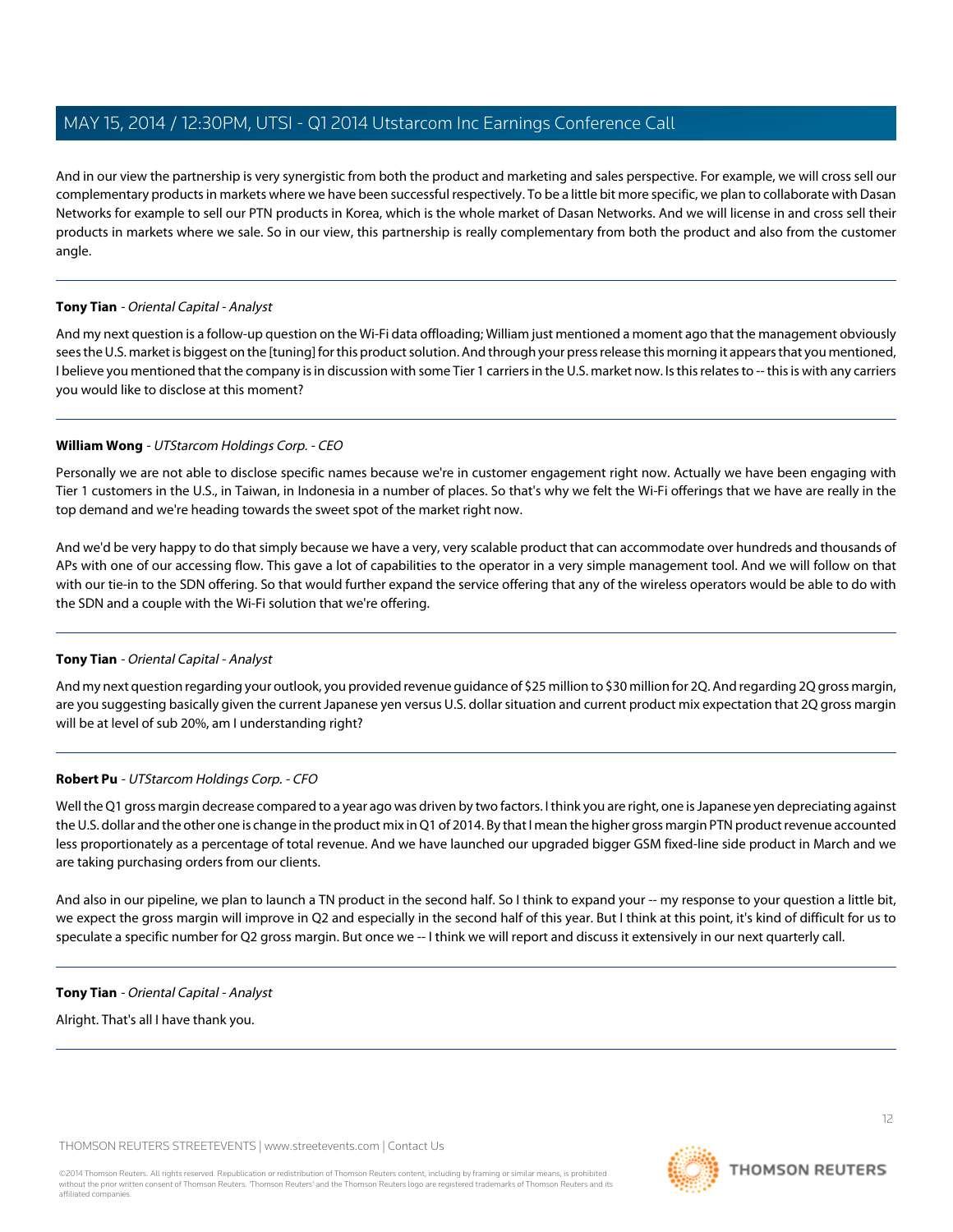## **Robert Pu** - UTStarcom Holdings Corp. - CFO

Thank you Tony.

## **William Wong** - UTStarcom Holdings Corp. - CEO

Thank you, Tony.

#### **Operator**

<span id="page-12-0"></span>The next question comes from [Min Zhu from Roth Capital]. Line is open please go ahead.

## **Min Zhu** - Roth Capital - Analyst

Yes. Hey William, Robert and Mike, thank you very much for taking my question. My first question, can you give us some more color on your broadband win at BSNL; what's timeframe for the contract; and also does that contract include any resale product?

## **William Wong** - UTStarcom Holdings Corp. - CEO

The contract timeframe to talk about in general terms but not of specifics; we will spend in 2014 into 2015. And as we have a long history with BSNL, it's been a long-term customer for us, so this is one of the many contracts that we are doing with them. And we actually at certain time, we are also discussing with this customers on many other product discussion including Multiplay project expansion that I alluded to earlier. I'd just say that while we are in India, actually we are collaborating with a portfolio company aioTV and offering some of those solutions to some of our existing broadband customers in India as well.

# **Min Zhu** - Roth Capital - Analyst

Okay, that's great to know. And what's the mix for that contract; is that all your product or you do have some resale product there?

# **William Wong** - UTStarcom Holdings Corp. - CEO

There is a combination.

#### **Min Zhu** - Roth Capital - Analyst

Okay, got it. Thanks for the color. And my second question is that given the new product launch, can you just sort of give us some guidance on your -- the revenue growth you expect for the second half Ô14?

#### **Robert Pu** - UTStarcom Holdings Corp. - CFO

Well, I think earlier in the call William just gave the revenue guidance for Q2 of 2014. I think in the future, we will give our guidance, let's say a guidance of revenue of Q3 in the next quarterly call.



**THOMSON REUTERS**